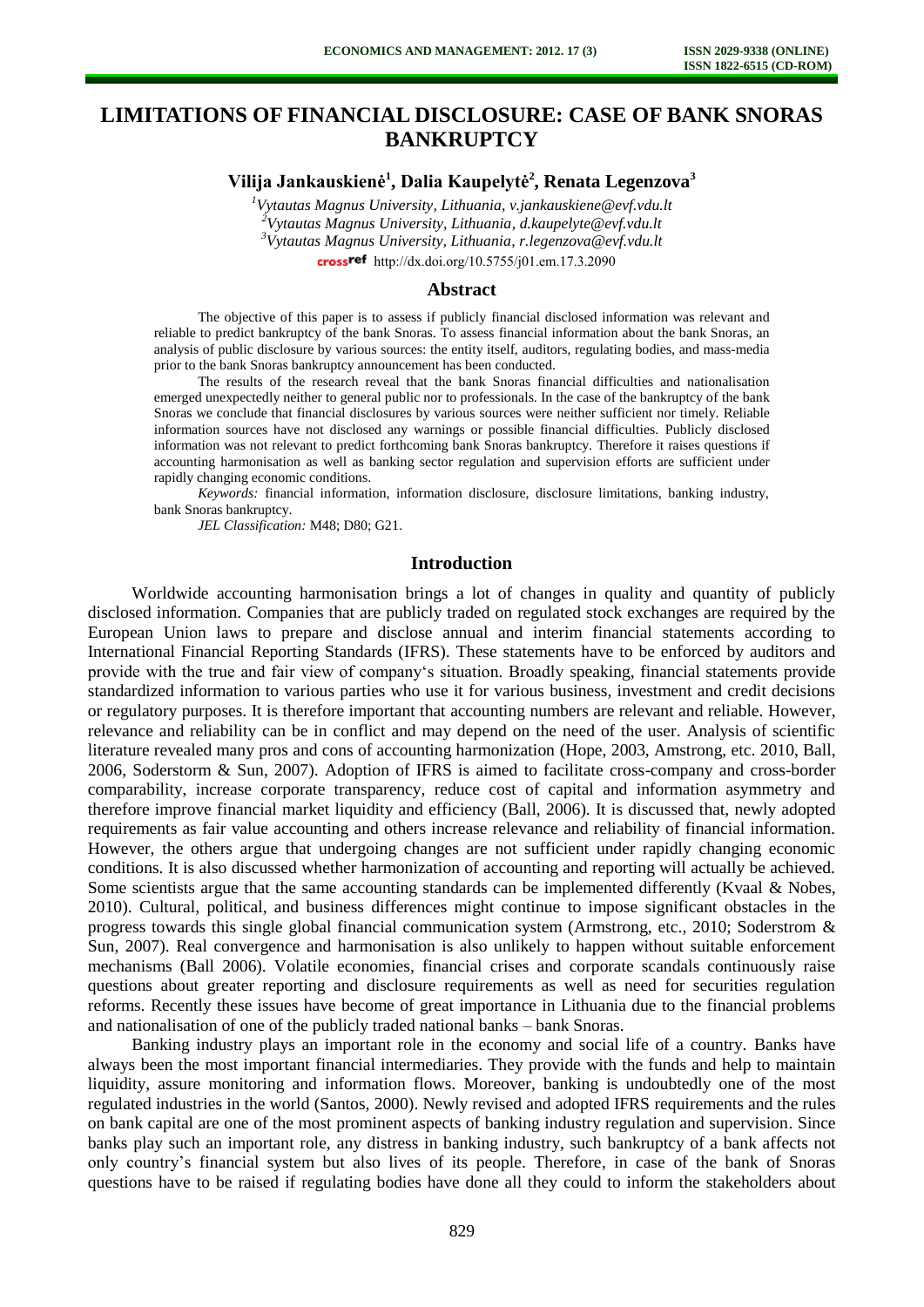financial problems of the bank and if all the financial and other information was made public by various parties, such as auditors and mass media to bring awareness about the situation.

The *objective* of this paper is to assess if publicly disclosed information was sufficient to predict bankruptcy of bank Snoras. To reach the objective of the paper methods of literature analysis, interpretation, integration and case analysis have been employed.

### **Some aspects of information disclosure**

Information was and still remains a driving force of an economy. Analysis of the scientific literature revealed that information, its gathering, conversion and disposal is a complex phenomenon that integrates numerous scientific fields and practical areas (Healy & Palepu, 2001; Dye, 2001; Kothari, 2001). A significant number of papers which deal with the various issues in this area has been found, therefore only some major aspects related to the objective of this paper are summarized.

First of all, information disclosed by an entity is aimed to fulfil information needs of the users, such as investors, creditors, governmental institutions, employees and managers. Although users of financial information may have individual information requirements and preferences, government regulates mandatory information disclosure to accomplish minimum level or corporate transparency.

Based on its availability information about an entity is classified into (Schwartz & Francioni, 2004):

- *public information* also referred as publicly disclosed information. This type of information is a research object of this paper.
- *private information*, which is obtained by particular users and aimed for their use only.
- *internal (management) information*, aimed for internal management or supervision purposes.

Entities collect, transform and publicly disclose *internally generated information* through regulated financial reports, annual reports, and other regulatory filings. Accounting standards regulate the reporting choices available to managers in presenting the firm's financial statements. Some entities also employ voluntary communication. In such cases, information chosen by management is prepared and disseminated through internet sites, press releases, and other corporate reports. Therefore, based on the regulation of its transformation and disclosure, financial information of an entity is classified into *mandatory* (which is prepared and disclosed in accordance with the laws and entity's agreements with the external parties) and *voluntary* (which is prepared in accordance with the entity's public relation policy and which disclosure is not obligatory) financial information. In addition, there are substantial disclosures about entities by information intermediaries, such as financial analysts, industry experts, and mass media. Information about the entities is also provided by independent auditors and regulating bodies, such as financial markets, central bank (in banking industry), associations and other. All these external providers of information about an entity are commonly known as information intermediaries, and such information is called *externally generated information* about an entity.

*Information intermediaries* are external parties, which independently gather and disseminate information about an entity (mass media, financial analysts, experts) or impact qualitative or quantitative characteristics of entity's information (auditors, financial markets, regulating and supervising institutions). Auditors provide investors with independent assurance that the firm's financial statements conform to accounting standards. Financial analysts collect information from public and private sources, evaluate the current performance of an entity, make forecasts about their future prospects, and recommend that investors buy, hold or sell the stock. Mass media plays a role making professional information understandable and accessible to general public. In summary, there has been considerable academic research on the value provided by auditors and financial intermediaries in reviewing firm's disclosures and in making their own disclosures on the firm. This evidence shows that at least some of the disclosures made by auditors, financial analysts, the business press, and bond-rating agencies affect stock prices. (Healy and Palepu, 2001)

In general, publicly available disclosure may reveal various types of information, such as financial, social, ecological, legal or corporate governance information. This paper deals with the financial information about an entity. *Financial information about an entity* is defined as information about entity's assets liabilities, equity, income, expenses, profit or loss and cash flows, capital's market information and any assuring information, which is disclosed by an entity itself or by outside information intermediaries.

Financial information may be defined by it qualitative and quantitative characteristics. Value of information is the increase in utility an individual expects from receiving the information (Bilchler & Butler, 2007). Qualitative characteristics, such as materiality, understandability, reliability, relevance, comparability (Riahi-Belkaoui, 2000, Soltani, 2002) are among the mostly enforced requirements of accounting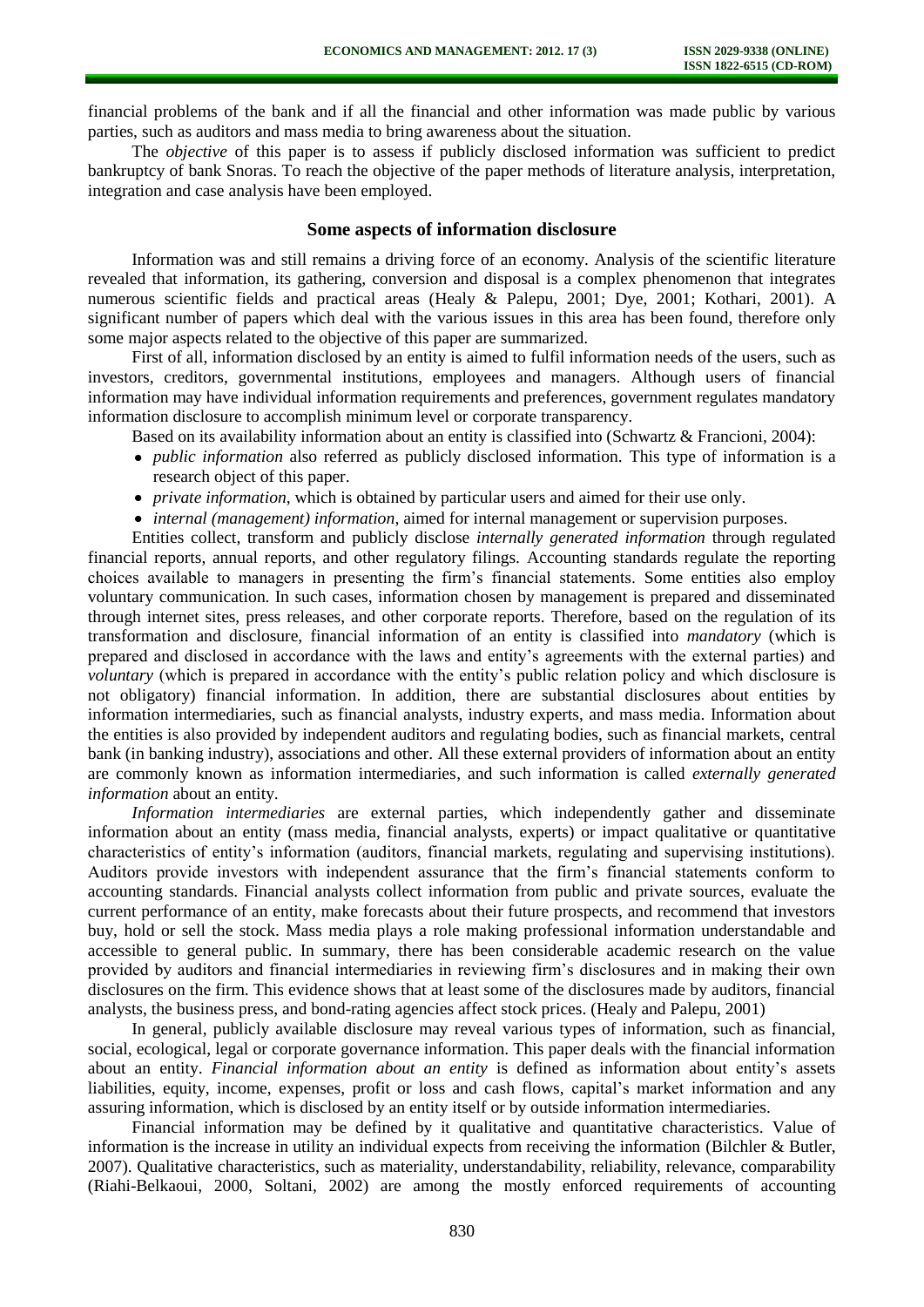information. Although these qualitative characteristics are not granted for the other part of financial information about an entity (especially for externally generated information) they are important to consider. Based on Kulzick (2004) and McGee (2006) overall information disclosure, also referred as corporate transparency, includes the following eight concepts: accuracy, consistency, appropriateness, completeness, clarity, timeliness, convenience, governance and enforcement. Primarily, it is important that financial information was relevant and reliable. However, what is relevant likely differs across users, and relevance and reliability can be in conflict—so that those who set accounting rules often face tradeoffs.

## **Research methodology**

On November 16, 2011 the Bank of Lithuania had temporarily restricted all the activities of Bank Snoras. On the same day the Government took over all the shares of the bank Snoras under the procedures of the Law of Financial Sustainability. The Bank of Lithuania announced that the bank of Snoras was suspected to be engaged in gross fraud and it has knowingly reported false financial statements. Soon bankruptcy of the bank Snoras was initiated. Such announcements and actions initiated an extensive reaction in Lithuanian economic and social life. A lot of companies and people were not only left without any financial sources but also confused and distorted. Many of them argued that such a decision was absolutely unexpected and no prior warnings or notices have been communicated. To support or reject such statements we decided to conduct a research of information about the bank of Snoras which was publicly available prior the restriction of the operations and the nationalization.

We assume that some information about the bank Snoras should have been publicly available as the bank was one of the successful players in Lithuanian banking sector. For example, mass media distributed a message that in 2010 the bank Snoras was nominated as the best bank in Lithuania (The Banker awards) and journal "World Finance" awarded Snoras group as the best banking group in Baltic countries in 2010. However, in the context of accounting harmonization and efforts to improve information disclosure, the aim of our research was to assess if any publicly disclosed financial information was available id if such information was relevant and reliable to predict bankruptcy of bank Snoras. To conduct the analysis and draw the conclusions the following research questions have been raised:

- 1. What kind of financial information about bank Snoras was publicly available prior to bankruptcy announcement?
- 2. Has there been any relevant financial information to predict forthcoming bankruptcy of bank Snoras?
- 3. What time periods before the bankruptcy of bank Snoras did any reliable information appear?
- 4. Which institution or media channel had provided with the most relevant information to predict forthcoming bankruptcy of bank Snoras?

For the purpose of this research *financial information* is defined as any information related to assets, liabilities, capital (including dividends payments), income, expenses and profit/loss. For the research purposes market price of bank Snoras stocks and prudential compliance/ risk management ratios are also considered to be financial information.

The research covers period from the beginning of 2010 until announcement of bankruptcy and nationalization of Bank Snoras on 16th of November, 2011. The research of year 2011 data is further divided into the smaller periods of 1<sup>st</sup> and 2<sup>nd</sup> quarter and of periods of 10, 30, 60, 90 days before November16, 2011. It is assumed that if any warnings or notices had been publicly disclosed, they should have occurred closer to November 16, 2011.

It was previously discussed that financial information about an entity may be gathered and disclosed by various parties: an entity itself, auditors, regulating bodies, mass media and other information intermediaries. Financial information about bank Snoras disclosed by all these parties has been analyzed to gather the research data. The research data has been taken from internet pages of bank Snoras, Lithuanian Central Bank, Lithuanian Securities Exchange Commission, audit company Ernst&Young, Nasdaq OmxBaltic Stock Exchange, and Lithuanian mass media sources Delfi, Alfa.lt, Lietuvos rytas, Veidas, The Economist (in Lithuanian) and Verslo Žinios, which are providing economic and financial information.

For the research purposes every case of information disclosure has been classified into 4 categories:

*relevant* or *non-relevant* information. Information has been considered to be relevant if it was directly related to bankruptcy and nationalization of Bank Snoras and whether this information was useful for information users to make informed decisions. Any other information was considered to be non-relevant.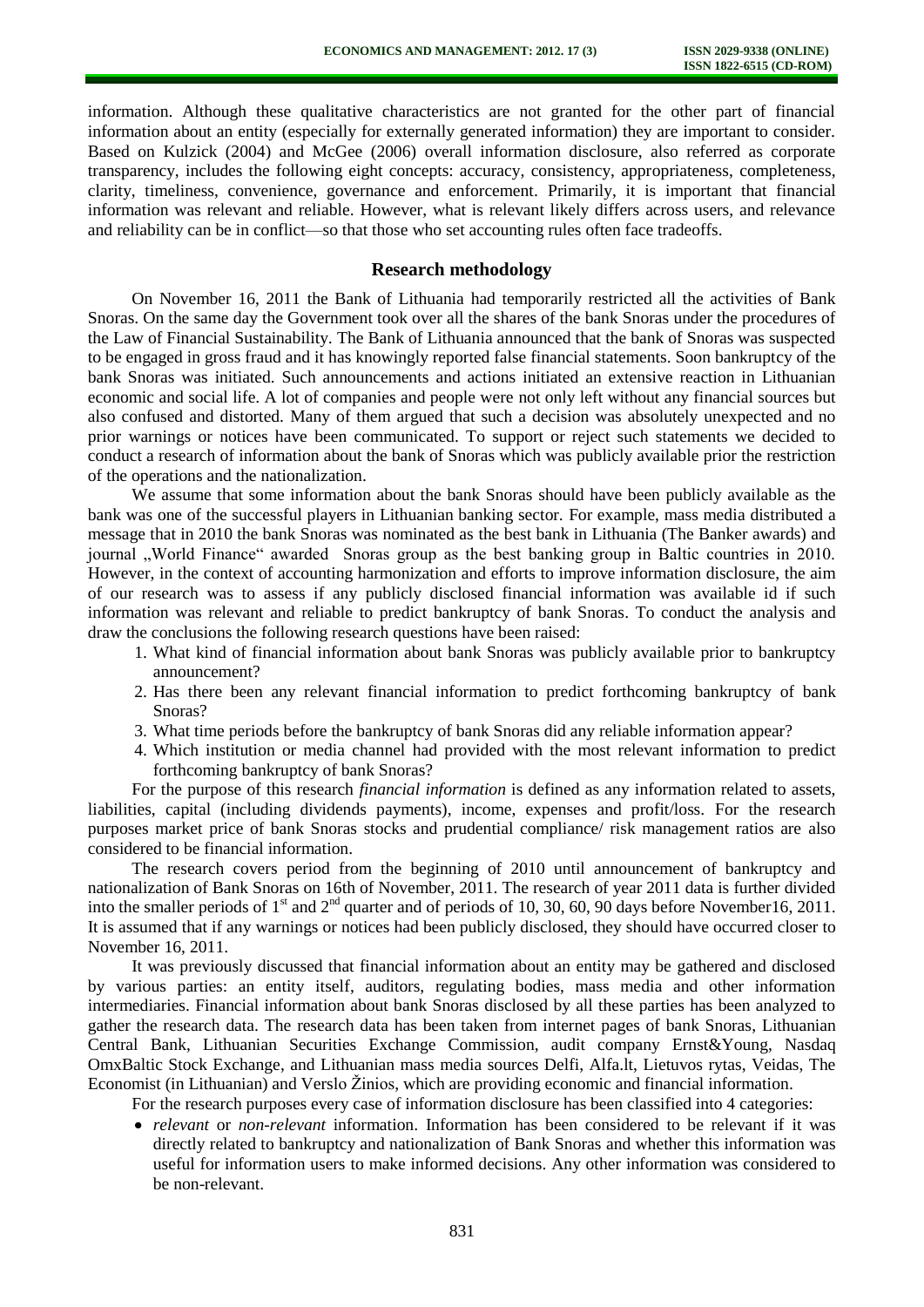- *reliable* or *non-reliable* information. Information has been considered to be reliable if it was gathered and disclosed according to the laws and/or its reliability shall not be questionable. The sources of *reliable information* in this research are the bank Snoras (SNO), supervision institutions – Lietuvos bankas (LB), and Lithuanian Securities Exchange Commission (LSEC), audit company Ernst&Young (E&Y), Nasdaq OmxBaltic Stock Exchange (NOMX). Mass media sources (MED) are viewed as *non-reliable information* sources.
- *Historical* or *forward-looking* information. Historical information discloses prior period data, while forward looking information is related to future expectations and valuations. It is expected that financial statements would disclose primarily historical information, while valuations and future expectations shall be more favourable in mass media announcements.
- *Positive or negative* information

The research had employed methods of data analysis, information synthesis and comparative analysis. To evaluate the results of the research a *total number of cases of information disclosure* and number of disclosures in each category in each of the periods have been counted.

It has to be noted that the conducted research has some limitations. First of all, analysis of information disclosed by various parties revealed that there were cases when the same or similar information was published in more than one source. However, each information disclosure case has been evaluated and calculated separately. Therefore, some information might have been overestimated. Moreover, the research has concentrated on financial information disclosure analysis. There might be a possibility that the most relevant information to predict the bankruptcy was other than financial information. Therefore further analysis of other types of information disclosure would be useful.

#### **Results of the research**

Analysis of the publicly disclosed information revealed that a total of 345 financial information disclosure cases related to the Snoras bank during the research period have been documented (table1). All these disclosure cases were sorted according to the source of information as well as time of appearance, and classified into 4 categories, as described in the research methodology.

Analysis of the research data shows that major part of the information came form mass media sources. Total of 243 or 70,23 % of all financial disclosure cases have been made by mass media. It has to be noted that some of these cases duplicated the same information. However, disclosure of the same information by numerous information sources increases its availability to interested parties and therefore awareness in the market. Analysis of the research data by financial information categories show, that most of the disclosure cases were related to capital of the bank Snoras – 81 case (23,54 % of all the cases) and on assets (loans, investments) – 75 cases (21,8 %). The least information was disclosed on the prudential compliance and financial ratios – 16 cases (4,65%) of all the cases. Number of all the disclosures, related to the capital of the bank of Snoras, possibly allows explaining timeliness factor of the financial information disclosures. Most of the financial disclosures related to capital and new share emission occurred at the end of 2010 or in the first quarter of 2011. Therefore these period amount for the large part of total disclosures.

The interesting fact has been noted that largest amount of the information disclosure cases were related to the issues of the bank Snoras *capital increase.* Such an interest to this topic could be related to the involvement various regulating parties, stock exchange and investors, therefore they draw many attention. However such information was mostly positive and therefore might not to be considered as relevant to the bankruptcy. More detail analysis of disclosed information revealed the following facts. On 3 February, 2011, the Lithuanian Securities Commission approved prospectus of registered ordinary shares of Bank Snoras. Bank Snoras was issuing a new issue of 380,082,893 ordinary registered shares with a nominal value of LTL 1.00 each. The total nominal value of the issue was LTL 380,082,893 and the nominal price per share is LTL 1.00. On February 24, 2011 The Board of the Bank of Lithuania gave permission to bank Snoras to include two subordinated 20-year loans of EUR 7,500,000 (LTL 25,896,000) each received from Vladimir Antonov and Raimondas Baranauskas into Tier 2 capital of bank Snoras. The permission was issued after amending the conditions for granting the said subordinated loans and providing for the possibility to exchange these loans into the shares of bank Snoras. Information disclosed by OMX Baltic stock exchange and mass media sources document increase of the bank Snoras' market price value by 84 % during period  $1<sup>st</sup>$  of January,  $2010 - 1$ <sup>st</sup> of November, 2010.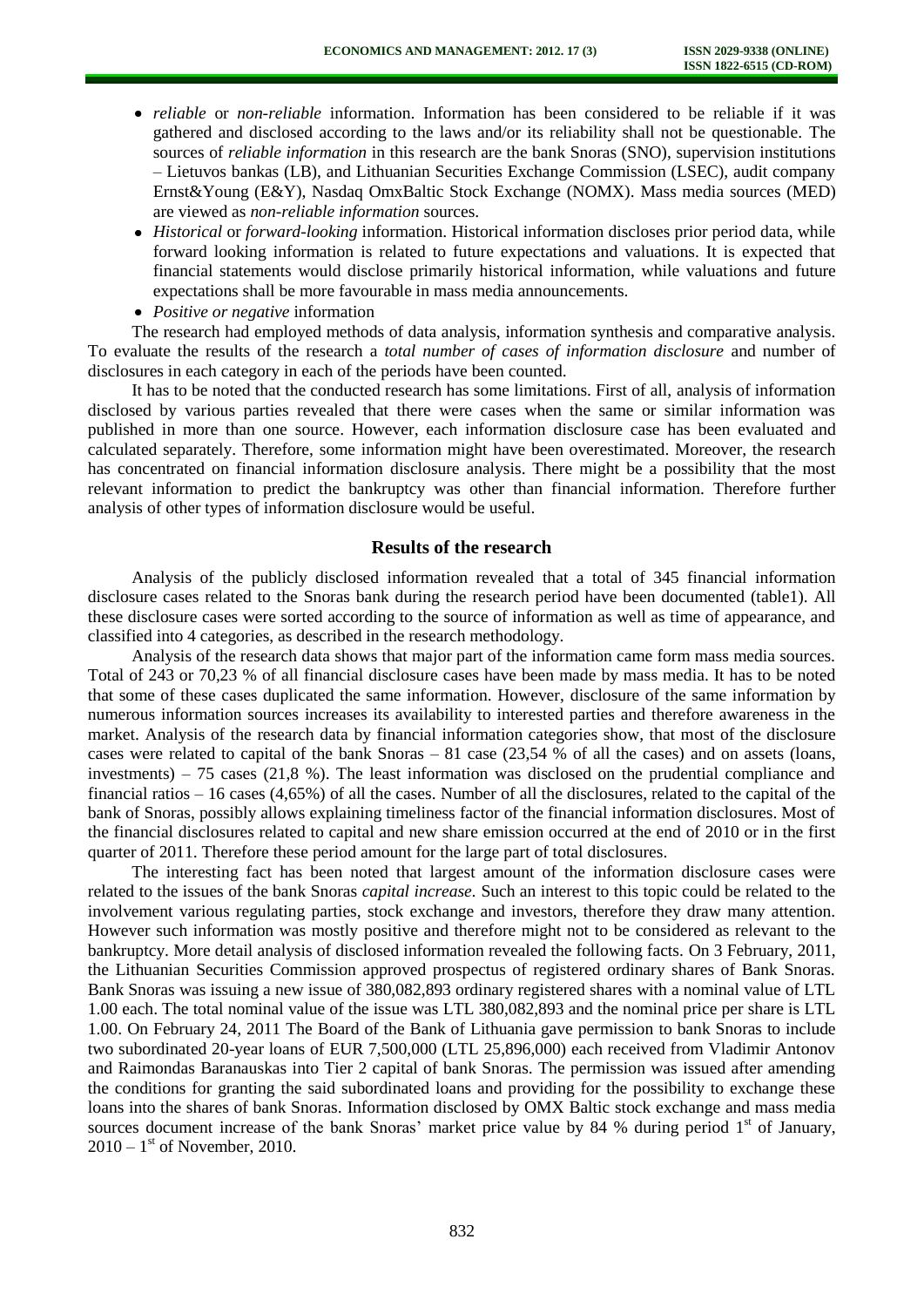|                                                               |                             |                          | 2011            |                       |                |                |                |                 |                               |                  |                          | For-                           |                         |
|---------------------------------------------------------------|-----------------------------|--------------------------|-----------------|-----------------------|----------------|----------------|----------------|-----------------|-------------------------------|------------------|--------------------------|--------------------------------|-------------------------|
| <b>Type of</b><br>financial<br>information                    | Infor-<br>mation<br>sources | 2010                     | $Ist$ O         | II <sup>nd</sup><br>Q | 90d            | 60d            | 30d            | 10 <sub>d</sub> | P <sub>0</sub><br>si-<br>tive | Nega-<br>tive    | His-<br>$to-$<br>rical   | ward<br>looki<br>$\mathbf{ng}$ | <b>Total</b>            |
| <b>Market</b><br>price                                        | <b>SNO</b>                  | $\overline{2}$           |                 | $\mathbf{1}$          |                |                |                |                 | $\overline{3}$                |                  | $\overline{3}$           | 1                              | $\overline{\mathbf{3}}$ |
|                                                               | $\overline{LB}$             |                          |                 |                       |                |                |                |                 |                               |                  |                          |                                | $\bf{0}$                |
|                                                               | <b>LSEC</b>                 |                          |                 |                       |                |                |                |                 |                               |                  |                          |                                | $\bf{0}$                |
|                                                               | E&Y                         |                          |                 |                       |                |                |                |                 |                               |                  |                          |                                | $\bf{0}$                |
|                                                               | <b>NOMX</b>                 |                          |                 |                       |                |                |                |                 |                               |                  |                          |                                | $\bf{0}$                |
|                                                               | <b>MED</b>                  | $\overline{12}$          | $\overline{12}$ | 8                     | 7              | $\overline{5}$ | 3              |                 | $\overline{37}$               | $\overline{10}$  | $\overline{38}$          | 9                              | $\overline{47}$         |
| <b>Financial</b>                                              | <b>SNO</b>                  | $\overline{\mathcal{L}}$ | $\mathbf{1}$    |                       | 1              |                | 1              |                 | $\overline{7}$                |                  | 7                        |                                | 7                       |
| results                                                       | LB                          | $\mathbf{1}$             |                 | $\overline{2}$        |                |                |                |                 | 3                             |                  | 3                        |                                | 3                       |
| (income,                                                      | <b>LSEC</b>                 | 3                        | 1               |                       |                |                |                |                 | $\overline{4}$                |                  | $\overline{4}$           |                                | $\overline{\mathbf{4}}$ |
| expenses,<br>profit/loss)                                     | E&Y                         | $\overline{16}$          | $\overline{8}$  |                       | 1              |                |                | 1               | $\overline{26}$               |                  | $\overline{26}$          |                                | $\overline{26}$         |
|                                                               | <b>NOMX</b>                 | 3                        | $\mathbf{1}$    |                       |                |                |                |                 | $\overline{4}$                |                  | $\overline{\mathcal{L}}$ |                                | 4                       |
|                                                               | <b>MED</b>                  | $\overline{10}$          | $\overline{12}$ |                       | 6              |                | $\overline{4}$ |                 | $\overline{26}$               | 6                | 32                       |                                | 32                      |
| <b>Liabilities</b>                                            | <b>SNO</b>                  | $\overline{4}$           | $\mathfrak{2}$  | 4                     | $\overline{c}$ | 2              | 1              |                 | 15                            |                  | 9                        | 6                              | 15                      |
| (deposits,                                                    | $\overline{LB}$             |                          |                 |                       |                |                |                |                 |                               |                  |                          |                                | $\bf{0}$                |
| loans from                                                    | <b>LSEC</b>                 | 3                        |                 | $\overline{2}$        |                |                |                |                 | 5                             |                  | $\overline{2}$           | 3                              | 5                       |
| other                                                         | E&Y                         |                          |                 |                       |                |                |                |                 |                               |                  |                          |                                | $\bf{0}$                |
| institutions,                                                 | <b>NOMX</b>                 | 5                        | 3               | $\overline{2}$        | 1              | 1              | 1              | 3               | 16                            |                  | 16                       |                                | 16                      |
| $etc.$ )                                                      | <b>MED</b>                  | $\overline{4}$           | 5               | 3                     |                |                |                |                 | 9                             | 3                | 9                        | 3                              | 12                      |
|                                                               | <b>SNO</b>                  | 8                        | 3               | 5                     | 1              | 1              | 3              | 1               | 22                            |                  | 15                       | 7                              | 22                      |
| <b>Assets</b>                                                 | LB                          |                          |                 |                       |                |                | 1              |                 | $\mathbf{1}$                  |                  |                          | 1                              | $\mathbf{1}$            |
| (loans,                                                       | <b>LSEC</b>                 |                          | $\overline{2}$  |                       |                |                |                |                 | $\overline{2}$                |                  | $\overline{2}$           |                                | $\overline{2}$          |
| investments,                                                  | E&Y                         |                          |                 |                       |                |                |                |                 |                               |                  |                          |                                | $\bf{0}$                |
| $etc.$ )                                                      | <b>NOMX</b>                 |                          |                 |                       |                |                | $\overline{c}$ |                 | $\overline{2}$                |                  | $\overline{2}$           |                                | $\overline{2}$          |
|                                                               | <b>MED</b>                  | 11                       | 14              | 15                    | 5              | $\overline{2}$ | $\mathbf{1}$   |                 | 48                            |                  | 38                       | 10                             | 48                      |
| <b>Capital</b>                                                | <b>SNO</b>                  | 6                        | $\mathbf{1}$    | 1                     |                |                |                |                 | 8                             |                  | $\overline{3}$           | 5                              | 8                       |
| <i>(including)</i>                                            | $\overline{L}B$             | 1                        | $\mathbf{1}$    |                       | 1              |                |                |                 | $\overline{3}$                |                  | $\overline{3}$           |                                | 3                       |
| stock                                                         | <b>LSEC</b>                 | $\overline{2}$           | $\overline{3}$  | $\overline{2}$        |                |                |                |                 | $\overline{6}$                | $\mathbf{1}$     | $\overline{7}$           |                                | 7                       |
| emissions                                                     | E&Y                         |                          |                 |                       |                |                |                |                 |                               |                  |                          |                                | $\overline{\mathbf{0}}$ |
| and                                                           | <b>NOMX</b>                 | 12                       | 6               |                       |                |                |                |                 | 18                            |                  | 18                       |                                | 18                      |
| dividends)                                                    | <b>MED</b>                  | 20                       | $\overline{15}$ | 10                    |                |                |                |                 | 40                            | 5                | 45                       |                                | 45                      |
| <b>Prudential</b><br>compliance/<br><b>Risk</b><br>management | SNO                         |                          |                 |                       |                |                |                |                 |                               |                  |                          |                                | $\bf{0}$                |
|                                                               | LB                          |                          | $\overline{2}$  |                       |                |                |                |                 |                               | $\mathbf{1}$     | $\mathbf{1}$             |                                | $\overline{2}$          |
|                                                               | <b>LSEC</b>                 |                          | $\mathbf{1}$    |                       |                |                |                |                 |                               | 1                | 1                        |                                | $\mathbf{1}$            |
|                                                               | E&Y                         |                          |                 |                       |                |                |                |                 |                               |                  |                          |                                | $\bf{0}$                |
| ratios                                                        | <b>NOMX</b>                 |                          | $\overline{2}$  |                       |                |                |                |                 |                               | $\boldsymbol{2}$ | $\mathbf{2}$             |                                | $\mathbf{2}$            |
|                                                               | <b>MED</b>                  | 3                        | 6               | 1                     | 1              |                |                |                 | 8                             | 3                | 9                        | 2                              | 11                      |
| <b>Total:</b>                                                 |                             | 130                      | 101             | 56                    | 26             | 11             | 17             | 5               | 313                           | 32               | 299                      | 47                             | 346                     |

**Table 1.** Number of cases of financial information disclosures about the bank Snoras during the period of 2010 – November 16, 2011

*Note: SNO – the bank of Snoras, LB – the Bank of Lithuania, LSEC - Lithuanian Securities Exchange Commission, E&Y– audit company Ernst&Young, NOMX – Nasdaq OmxBaltic Stock Exchange, MED –mass media sources.* 

In the cases of bankruptcy and financial distress most analysts evaluate entity's financial statements to search for predicting signs. The empirical research data reveals that Snoras announced its financial reports each quarter although after bankruptcy announcement such statements quickly disappeared from the bank's internet site. All the financial reports (quarterly, semiannual and annual), disclosed on the website of Nasdaq OMX Baltic for the year 2010 were audited and positive opinions of Ernst&Young audit company were provided. The last audited financial statements of the bank Snoras has been disclosed on March, 2011 for the financial year ended December 31, 2010. However, financial statements for  $1<sup>st</sup>$  quarter and 2nd quarter of 2011 have not been audited. Research of the financial statements' and auditors opinions' reveals that no problems, which could be related to the problems and bankruptcy of the bank Snoras, have been stated (clearly to general public). These two sources of financial information are classified as providers of reliable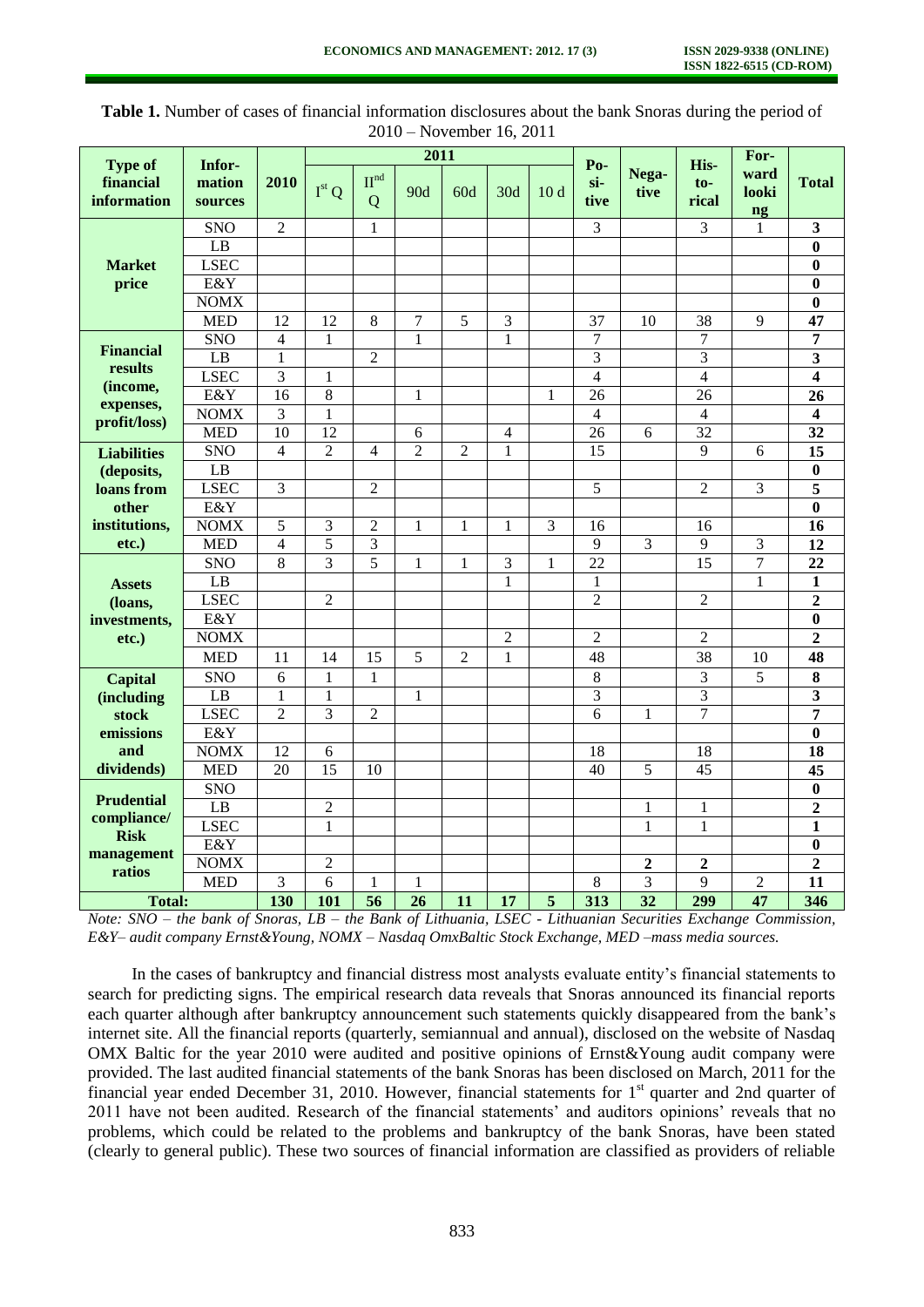information. Therefore, we concluded that *no reliable and relevant information related to bankruptcy of the bank Snoras has been disclosed by the bank itself or his auditors.*

*Analysis of the research data allowed us to classify two cases of the information disclose as relevant to the bankruptcy of the bank Snoras. Moreover, such information may also be treated as reliable.* It was disclosure of the Bank of Lithuania inspection results on January 18<sup>th</sup>, 2011. At the time the Bank of Lithuania announced that the Board of the Bank of Lithuania considered a report on the inspection of the bank Snoras and strictly assessed identified shortcomings of the bank performance and violations of legal acts. The inspection focused on the bank management, internal control, and management of individual risks (credit, liquidity, market and operational). The Board of the Bank of Lithuania was presented with the bank Snoras supervisory review and assessment results. The Board of the Bank of Lithuania gave the bank Soras certain instructions the observance of which would allow limiting the bank's operational risk to a greater extent, particularly the risk on the loans granted by the bank, financial instrument transactions, etc. Certain requirements for the bank capital the implementation of which is obligatory for prudential and stable operations of the bank were also set. However, the empirical research data shows that inspection results were disclosed only in the websites of the Bank of Lithuania and Delfi.lt. The second case of the reliable and relevant information disclose is related to prudential compliance and risk management ratios disclosures. Information disclosed in the Bank's of Lithuania quarterly financial supervision report on  $26<sup>th</sup>$  of July, 2011 reveals some problems in the Bank Snoras. It was stated that, although all Lithuanian banks are fulfilling prudential requirements, the need to increase the capital base remains an issue for the bank Snoras, Ūkio bank and Šiaulių bank. However wording of the reports did not seem very warning. Moreover a few other banks received the same evaluation. Finally, the report had drawn no attention either by stock exchange or by mass media.

No other relevant financial information disclosures have been documented during the research period. The opposite, *positive information was much more dominant than negative information.* In 90,98 % of all the cases disclosed financial information was positive, and only in 9,02 % - negative. None of the negative information was disclosed by the bank Snoras itself (0 % of the cases). Even on January 18, 2011, when the Bank of Lithuanian announced inspection results which felt into the few negative information cases, the bank Snoras itself did not disclose this fact on its website. Examples of positive information include expansion of bank Snoras activities and investments into subsidiaries (such as 10 billion Lt investment into bank Finasta share capital on  $27<sup>th</sup>$  of October, 2011), loans issued for clients in Latvia and Estonia (14<sup>th</sup> of November, 2011), and 7,079 billion Lt profit earned for the  $3<sup>rd</sup>$  quarter of 2011.

#### **Conclusions**

Undergoing accounting harmonization incites changes in quality and quantity of publicly disclosed information; improve efficiency and liquidity of financial markets. However, questions if undergoing changes are sufficient under rapidly changing economic conditions are also raised.

Although banks are among the most regulated and supervised organizations in the world, bankruptcy of national Lithuanian Bank Snoras occurred unexpectedly to companies, professionals and general publics. Among all other, a question of availability of relevant and reliable information about the problems of the bank Snoras has been raised.

To answer the information availability question, we conducted a research of publicly disclosed financial information disseminated by the bank itself, its auditors, regulating bodies (the Bank of Lithuania and Securities Exchange Commission) and Lithuanian mass media sources (newspapers and journals).

Analysis of financial information about the bank Snoras for the period of 2010 – November 16, 2011 revealed, that total of 346 disclosure cases have been documented. Disclosures by mass media sources and in the field of information about capital dominate among all the cases. None particular period, when the reliable information about forthcoming bank Snoras bankruptcy appeared could be outlined. Moreover, closer to the bankruptcy date more announcements about bank profit, investments, assets and liabilities have been disclosed. P*ositive* and *historical* financial information has been disclosed in most of the cases.

In general, publicly disclosed information was not relevant to predict forthcoming bank Snoras' bankruptcy. Such reliable information sources, as financial statements of the bank Snoras and information disclosed by its auditors, did not identify financial problems and possibility of bankruptcy. The only reliable and possibly relevant information has been disclosed by the Bank of Lithuania based on inspection results in the beginning and middle of 2011. However such disclosures had not initiate warnings either by